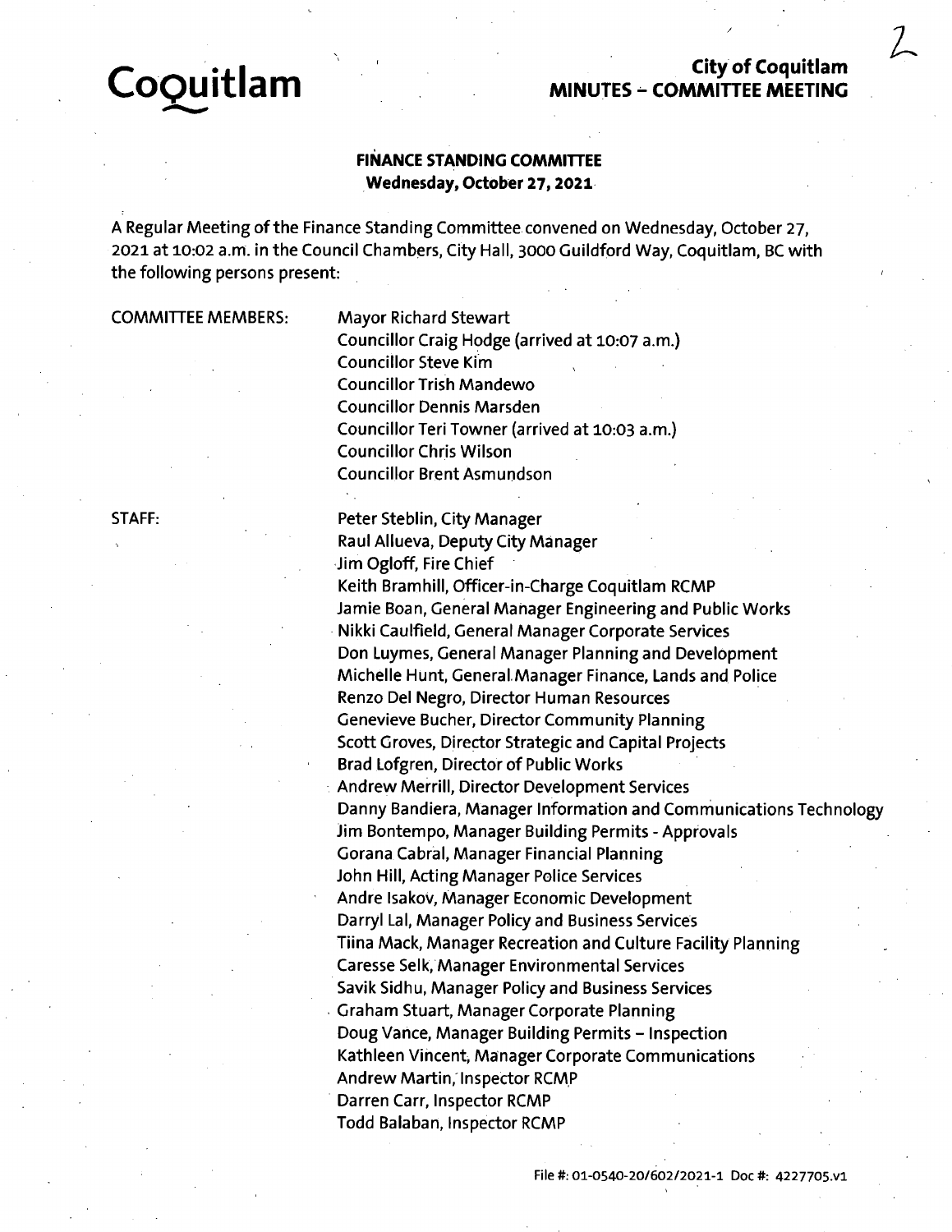Page 2 Minutes - Finance Standing Committee Meeting Wednesday, October 27, 2021

Chris Adams-Brush, Financial Services Manager Rhonda Anderson, Revenue Services Manager Zoë MIcoch, Business Services Manager Jacqueline Gallant, Corporate Services Administrator Jay Gilbert, Director Intergovernmental Relations and Legislative Services Stephanie Lam, Legislative Services Manager Misty Temple, Legislative Services Clerk

ALSO PRESENT: Please note that these and other staff joined and left the meeting as required.

Councillor Marsden, per the Acting Mayor scheduled, assumed the role of Chair.

# **CALL TO ORDER**

#### **BUDGET PRESENTATIONS**

# **1. Corporate Services**

The Manager Corporate Services appeared before the Committee and referred to slides contained in the presentation attached to the report.

Discussion ensued relative to the following:

- Appreciation for the critical role that Corporate Services filled during pandemic
- The predictable nature of internal staffing costs in developing capital projects
- Clarification that, for information technology assets being replaced, the anticipated proceeds are included in the budget forecast
- Clarification regarding interorganizational structure for proposed staffing roles

# Councillor Hodge left the meeting at this time (10:33 a.m.) and returned at 10:34 a.m.

In response to a question from a member of the Committee, the Manager Corporate Services responded that the funds for Civic Space Planning come from the City Initiatives Reserve. She added that, with the City'<sup>s</sup> permanent remote work plan, there may be opportunities for potential space-saving strategies and that the funds would be allocated to that transition.

Discussion continued relative to the following:

- Support for the improved community connections offered by <sup>a</sup> dedicated Civic Engagement Manager position
- The knowledge that some rate increases represent community growth and development
- Appreciation for the ongoing collection and processing of community feedback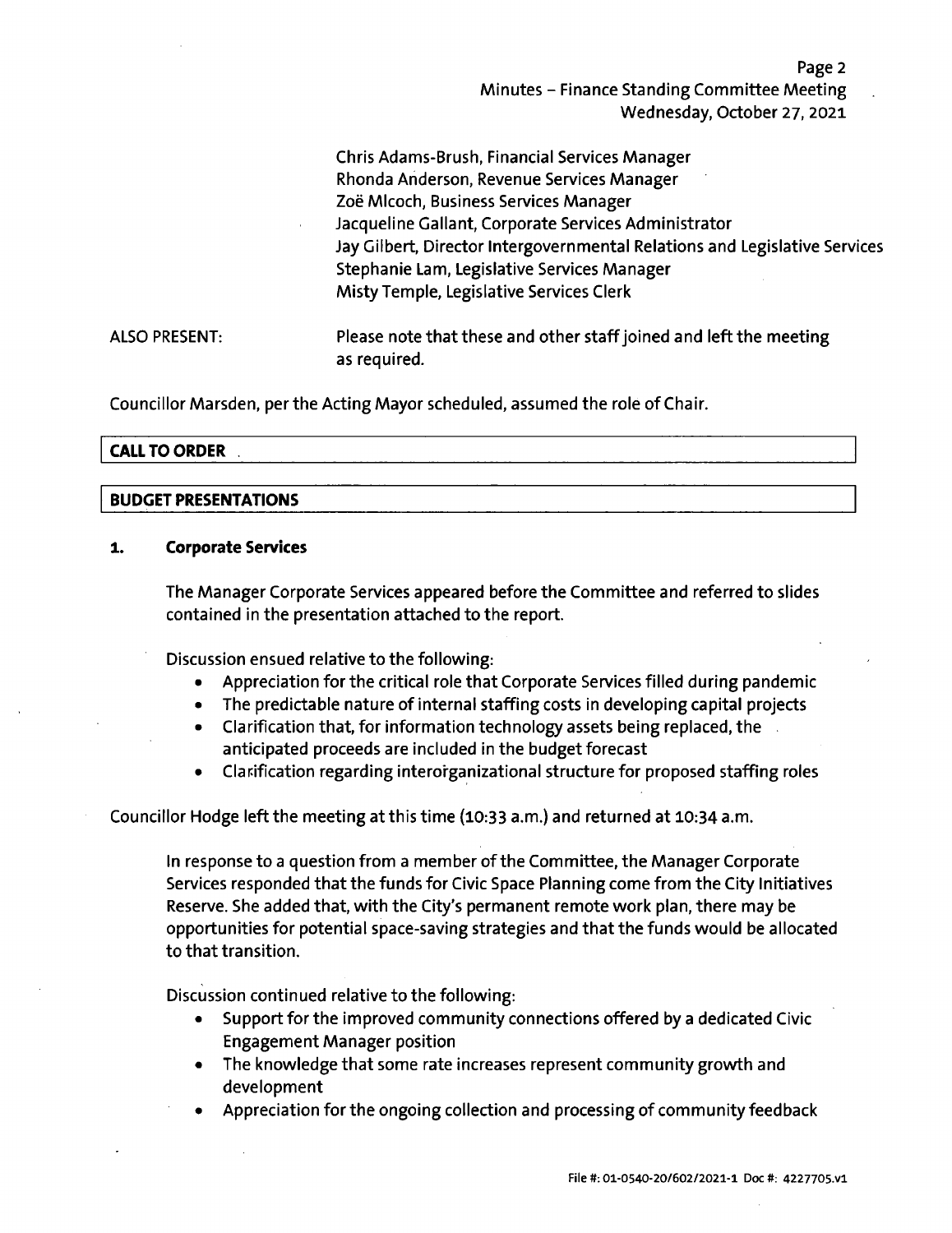Minutes - Finance Standing Committee Meeting Wednesday, October 27, 2021

- The City'<sup>s</sup> secure process used in the disposal of computers and hard drives
- The knowledge that digital formats are growing in popularity and may guide future legislation
- Support for staff's continued success in keeping pace with modern cybersecurity protocols

#### **2. Engineering and Public Works**

Councillor Mandewo left the meeting at this time (11:08 a.m.) and returned at 11:11 a.m.

The General Manager Engineering and Public Works appeared before the Committee and referred to slides contained in the presentation attached to the report.

Councillor Hodge left the meeting at this time (11:13 a.m.) and returned at 11:14 a.m.

Discussion ensued relative to the following:

- Support for Engineering and Public Works'use of social media to engage with members of the community
- Clarification that the incremental utility increases are intended to mitigate Metro Vancouver'<sup>s</sup> projected rate changes
- The financial and resource-related safeguards in place should development slow

Mayor Stewart left the meeting at this time (11:14 a.m.) and returned at 11:16 a.m.

In response to a question from a member of the Committee, the General Manager Finance, Lands and Police responded that because development has implications for many other departments, certain budget requests have been bundled together in a single, selffunded designation.

Councillor Hodge left the meeting at this time (11:16 a.m.) and returned at 11:27 a.m.

Discussion continued relative to the following:

- The belief that residents should be informed regarding Metro Vancouver's forecasted utility increases
- Appreciation that staff are working with Metro Vancouver on possible funding opportunities for the Quarry Road project
- The potential for collecting gravel operator fees to repair possible machine-related damage to Quarry Road
- The importance of ensuring that pedestrian and cyclist pathways are clear of debris and similar hazards

In response to <sup>a</sup> question from <sup>a</sup> member of the Committee, the General Manager Engineering and Public Works responded that City staff are prioritizing those areas in the most need of repair, and are not limiting their focus on inflow and infiltration matters.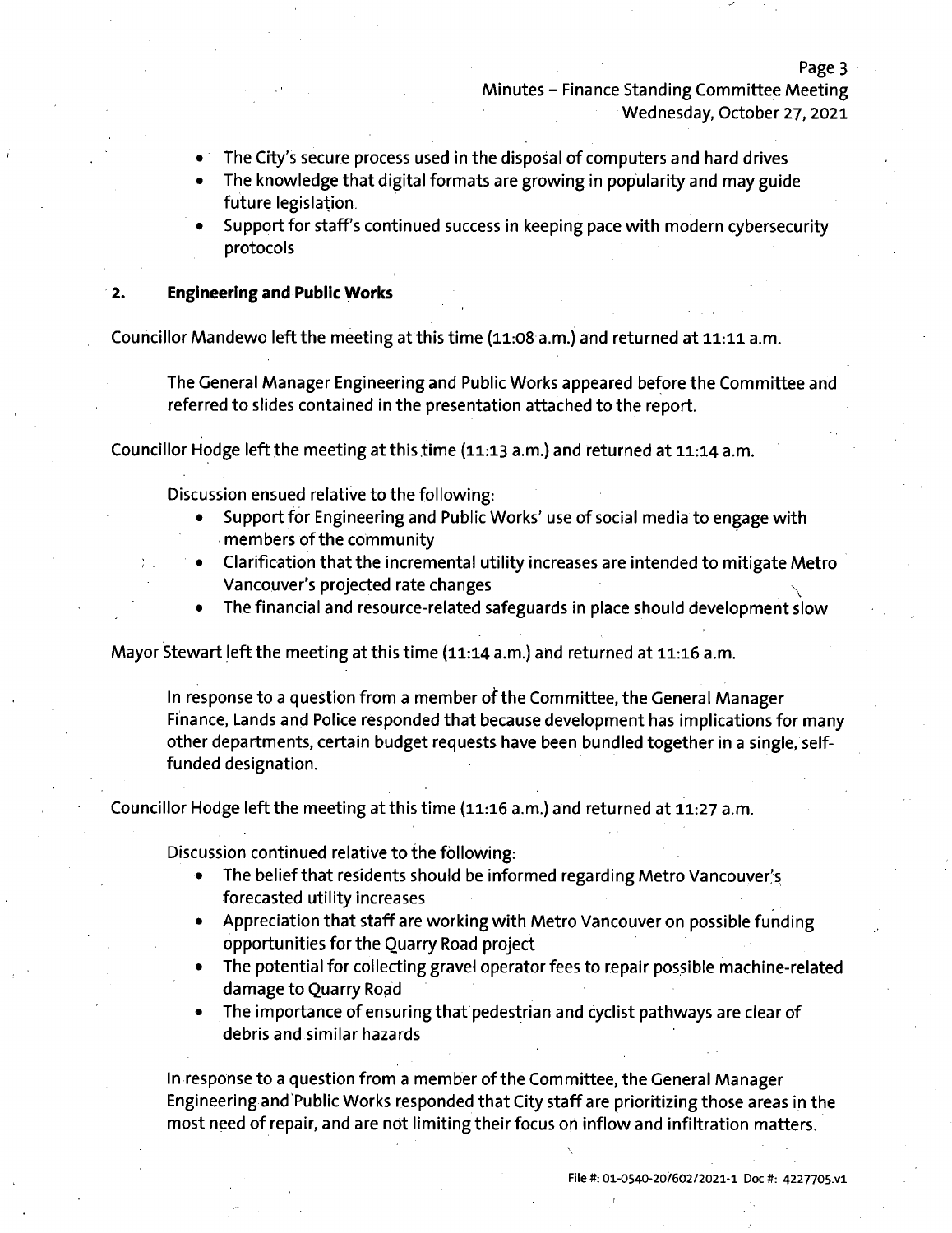Councillor Kim left the meeting at this time (11:30 a.m.) and returned at 11:32 a.m.

Discussion continued relative to the following:

- Clarification relating to the operating costs for the proposed sweepers
- The understanding that streetlight location may result in height variation
- Support for including the rate impact of utility budget requests in future budgets
- Support for the transportable nature of equipment listed on Slide 19

Councillor Mandewo left the meeting at this time (11:53 a.m.)

In response to <sup>a</sup> question from <sup>a</sup> member ofthe Committee, the General Manager Engineering and Public Works responded that the City would not need to hire additional staff to operate the proposed street sweepers.

# **Recess**

The Committee recessed at this time (12:05 p.m.).

#### **Reconvene**

A Regular Meeting of the Finance Standing Committee reconvened in the Council Chambers of City Hall, 3000 Guildford Way, Coquitlam, BC on Wednesday, October 27, 2021 at 12:31 p.m. with all members of the Committee save Councillor Hodge (arrived at 12:40 p.m.) and Councillor Mandewo (arrived at 12:48 p.m.). Members of staff present were the City Manager, Deputy City Manager, General Manager Finance, Lands and Police, General Manager Engineering and Public Works, Director Community Planning, Director Development Services, Manager Environmental Services, Director Public Works, Financial Services Manager, Revenue Services Manager, General Manager Planning and Development, Manager Corporate Services, Manager Corporate Communications, Manager Information and Communications Technology, Manager Corporate Planning, Fire Chief, Manager Financial Planning, Building Permits Manager - Approvals, Business Services Manager, Acting Manager Economic Development, Manager Recreation and Culture Facility Planning, Director Strategic and Capital Projects, Manager Policy and Business Services, Officer-in-Charge Coquitlam RCMP, Inspectors, Acting Manager Police Services, Building Permits Manager - Inspection, Director Intergovernmental Relations and Legislative Services, Legislative Services Manager, and Legislative Services Clerk.

Please note that staff joined and left the meeting as required.

# **BUDGET PRESENTATIONS continued**

# **3. Planning and Development**

The General Manager Planning and Development appeared before the Committee and referred to slides contained in the presentation attached to the report.

Councillor Hodge left the meeting at this time (1:20 p.m.) and returned at 1:21 p.m.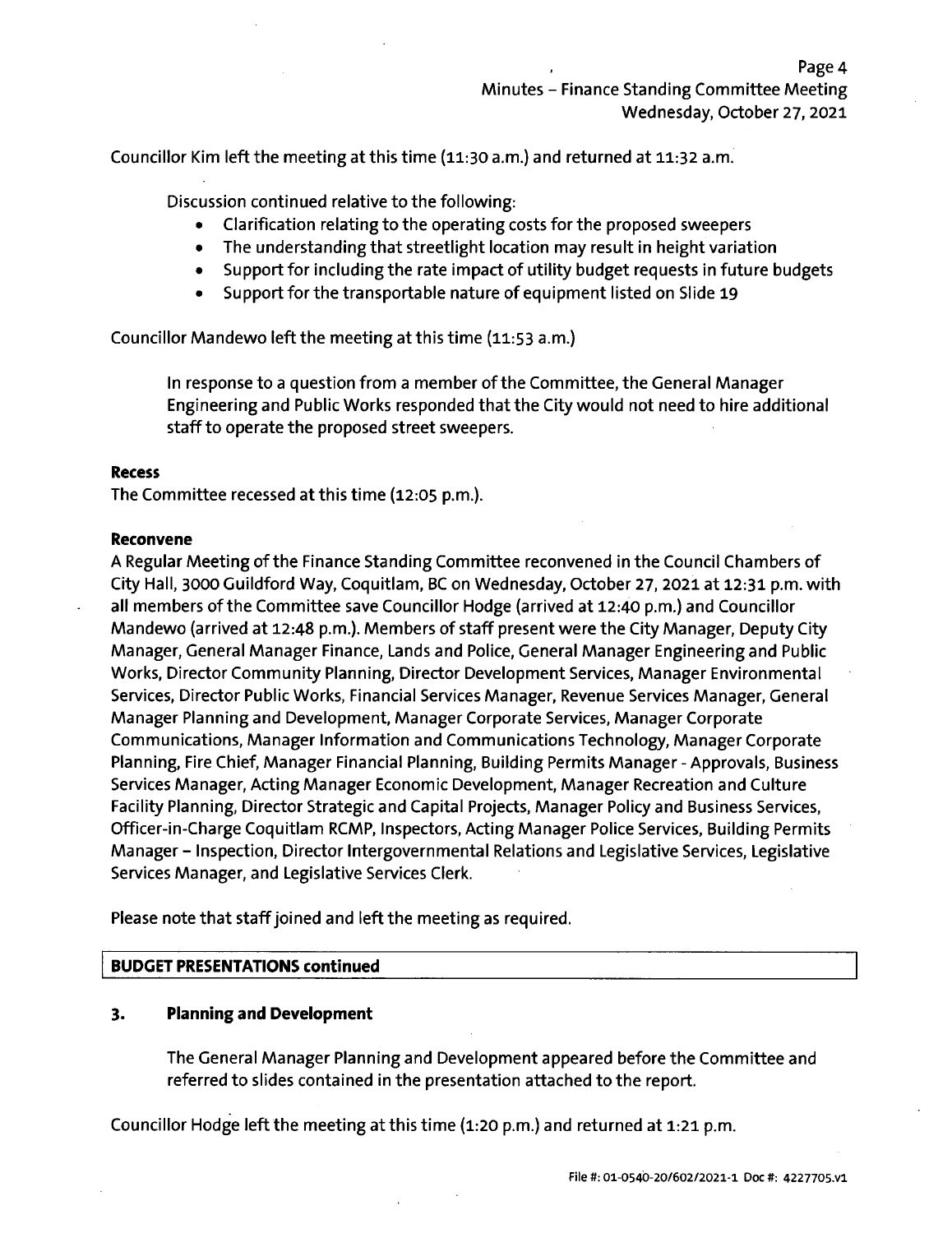# Minutes - Finance Standing Committee Meeting Wednesday, October 27, 2021

Page 5

Discussion ensued relative to the following:

- Support for utilizing developer fees to mitigate development-related expenses
- The various impacts that development has on surrounding communities
- The desire for collaboration with neighbouring municipalities in order to effectively meet housing targets
- Support for potentially increasing the percentage of cost-recovery strategies

Councillor Towner left the meeting at this time (1:41 p.m.) and returned at 1:48 p.m.

In response to a question from a member of the Committee, the General Manager Planning and Development responded that the childcare strategy is an evolving concept that relies heavily on forthcoming decisions in federal and provincial legislation.

Councillor Kim left the meeting at this time (1:49 p.m.) and returned at 1:51 p.m.

Discussion continued relative to the following:

- The potential cost-recovery initiatives for development applications put on hold after third reading
- The parking-related challenges residents may experience when living in close proximity to construction sites
- Support for the formal creation of <sup>a</sup> development funding facilitator role
- The potentially ambiguous nature of self-funded designat<sup>i</sup>ons budget requests
- The possible increase in disparities between <sup>a</sup> proposed development and its completed results

Mayor Stewart and Councillor Hodge left the meeting at this time (1:53 p.m.) and returned at 1:54 p.m.

#### **4. Finance and Lands**

*I*

The General Manager Finance, Lands and Police appeared before the Committee and referred to slides contained in the presentation attached to the report.

Councillor Mandewo left the meeting at this time (1:57 p.m.) and returned at 1:59 p.m.

Discussion ensued relative to the following:

**I**

- The desire for a permanent solution in relation to the tax appeal process
- $\bullet$  The volatile nature of land value and the special challenges it brings in identifying a long-term solution
- Support for a possible reserve to mitigate the impact of the property assessment appeal process in the calculation of tax rates

IIn response to <sup>a</sup> question from <sup>a</sup> member ofthe Committee, the General Manager Finance, Lands and Police responded that additional research would be necessary in